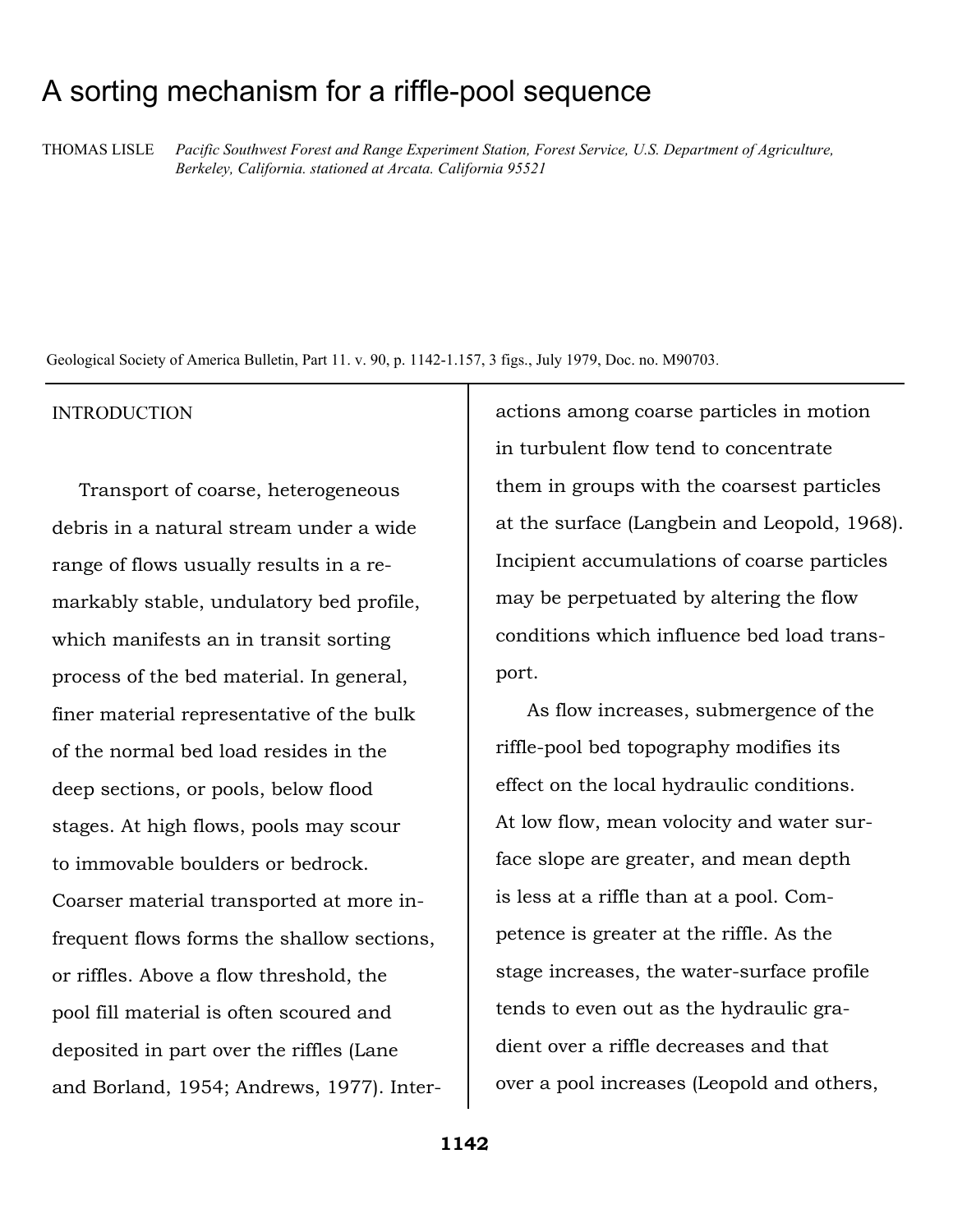

1964). Corresponding values of velocity and depth tend to converge, although depth often less so (Richards, 1976; Lisle, 1976; Andrews, 1977). The convergence of respective values of water-surface slope over a riffle and pool and the greater depth of the pool cause mean shear stress,  $\tau = \gamma RS_E$  (where  $\gamma$  is the specific gravity of water, R is the hydraulic radius or approximately the mean depth, and  $\mathrm{S}_\mathrm{E}$  is the energy gradient), to increase more rapidly at the pool (Leopold and others, 1964). As a result, competence as measured by velocity or bottom shear stress should become more evenly distributed over a riffle and pool (Richards, 1976) or even reversed in hierarchy at high flow (Gilbert, 1914; Keller, 1971).

Keller (1971) proposed the hypothesis of "velocity reversal" to explain the areal sorting of bed materials in a riffle-pool sequence by the reversal in hierarchy of bottom velocity values. His data from Dry Creek, California, for four stages show the convergence of mean values at the highest stage, above which bottom velocities at the pool presumably exceed

those at a riffle. Andrews (1977) shows convergence of values of *mean* velocity with increasing discharge at sections comparable to pools and riffles until at bankfull flow the velocity at some scouring (pool) sections exceeds that at some filling (riffle) sections. Under Keller's hypothesis, coarse clasts entrained above the reversal flow are more likely to be deposited at a riffle than at a pool. Finer material transported below the reversal flow tends to collect in the pool.

Measurements of velocity near the bed may show relative differences in competence between local bed areas. It is difficult, however, to translate point velocity directly into a measure of competence, for which shear stress is the most widely accepted parameter (Vanoni, 1975). Several researchers have used velocity profiles to calculate local shear stresses, but the technique is difficult under some field conditions (Church, 1972; Smith and McLean, 1977). Measurement of mean shear stress from the flow geometry is a practical method for quantitatively relating the sorting of grains to the

**1143**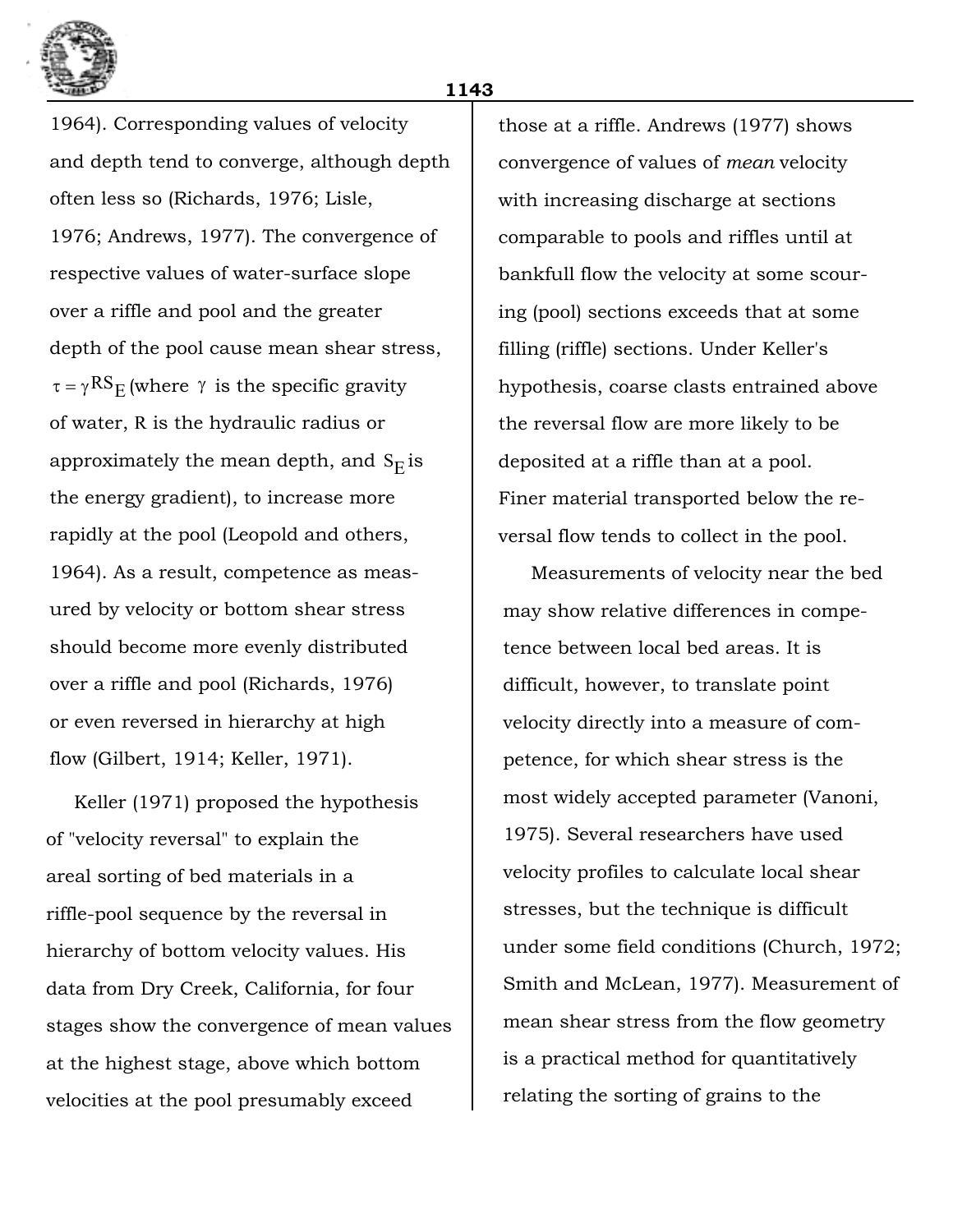

distribution of competence over reaches as long as riffles or pools.

This paper describes a sorting mechanism based on the reversal in hierarchy of mean shear stress at a pool and riffle. Measurements of shear stress and grain size distribution at a pool and riffle help substantiate this mechanism and quantitatively demonstrate the operation of the sorting process in one stream. Comparison with data from other streams reveals some influences of sediment supply and the interactions of heterogeneous bed-load particles.

## RESEARCH DESIGN

Data for this study were gathered in the context of a larger study (Lisle, 1976) of frictional resistance of a riffle-pool-bend section of the East Fork River, an upper tributary of the Green River in western Wyoming. The site was chosen by Luna B. Leopold for direct measurement of total bed-load transport by a bed-load trap. Data on that phase have been published (Leopold and Emmett, 1976, 1977), and the present paper is one

of several associated studies of river hydraulics and sediment transport (Bagnold, 1977; Andrews, 1977; Bennett and Nordin, 1977).

In this study reach, the channel is formed in glacial outwash providing the material for a basal gravel bed over which coarse sand mostly derived from the early Tertiary Wasatch Formation is transported as bed load. At low flow, the sand tends to smooth the riffle-pool bed profile. At bankfull flow, about 23  $\mathrm{m}^{3}/\mathrm{s}$ , the channel is about 18 m wide and 1.2 m deep; the velocity is about 1.1 m/s. The average water surface slope over 1.5 km of channel length in this vicinity is 0.0007.

A 50-m-long riffle and a 90-m-long pool were chosen for study with the criteria that they typify these channel forms, are straight, and are near each other. The intervening reach, 1.0 km long, is not joined by any tributary. At low flow, the bed slope of the riffle is 0.0014 and of the pool is 0.0004.

The data include daily measurements of water-surface slopes, hydraulic radius at each reach, and percentage of sand-covered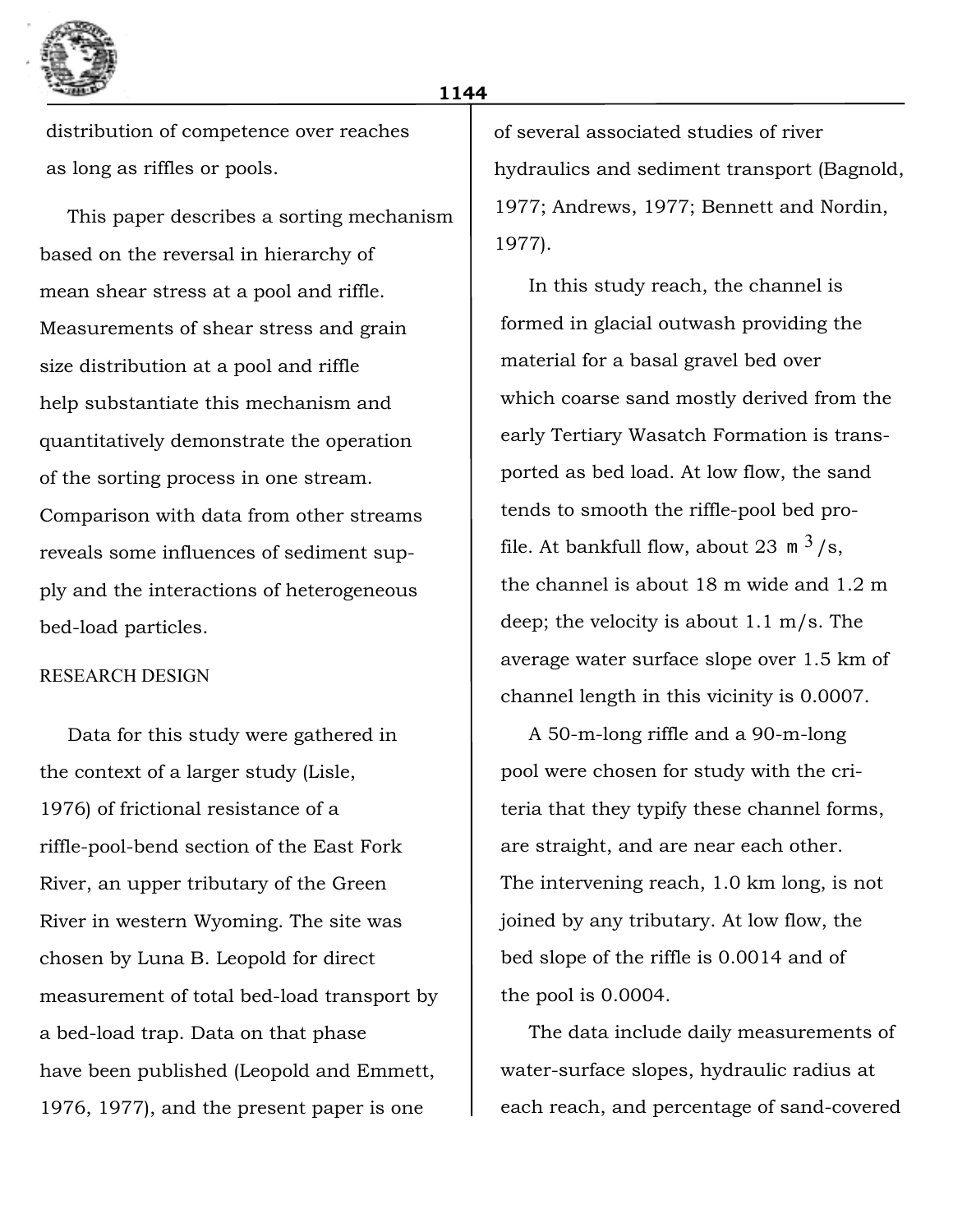

area of the pool bed. The water surface slope, S, is the measure of the energy gradient, assuming that the progressive variation of velocity with distance at each reach is insignificant in determining  $\mathrm{S}_\mathrm{E}.$  The riffle channel is uniform relative to other reaches; the pool channel constricts at about mid-section. Maximum error in the use of S for  $\mathrm{S_{E}}$  because of backwater effects at the riffle is estimated to be about 10%. Values of S and R were measured from cross sections, and arrays of surveyed bank pins were used to gauge local water-surface elevations. The bed-surface composition of the pool was monitored by longitudinal sounding transects run in a boat equipped with a Model 1054 Ultrasonic Distance Meter and chart recorder. The bottom profiles display the presence or absence of sand in bed forms and indicate changes in bed elevation. Data were collected once daily at each reach every day except one during the period from June 2 to June 26, 1975. During this period three hydrograph peaks exceeded bankfull stage. The first peak marked the beginning of major

### spring runoff.

# SCOUR AND FILL OF THE FOOL AND RIFFLE

The surface of the riffle bed is gravel  $(d_{90})$  = 46 mm, b-axis diameter coarser than 90% of the bed, from a pebble count; after Wolman, 1954) except at high flow when sand may overlie one-third of the channel. Coarse sand representative of the bed  $\log\left({\rm d}_{\rm 50}\right)$  = 0.5 to 1.5 mm) covers most of the basal gravel bed of the pool at low flow to a thickness under 1 m, but scours at high flow, progressively exposing the gravel. From periodic soundings of cross sections within the study reach, Andrews (1977) showed that most scouring sections begin to scour at about bankfull stage, below which they fill.

The percentage of the pool bed covered with sand began to decrease at discharges between 11 and  $21 \text{ m}^3/\text{s}$  (Fig. 1). Initial scour, assumed to be marked by the increased exposure of the gravel bed, essentially began no later than bankfull flow  $(Q_{\text{bf}} = 23 \text{ m}^3/\text{s})$  and at progressively lower flows during the rise to subsequent hydrograph peaks. A marked clockwise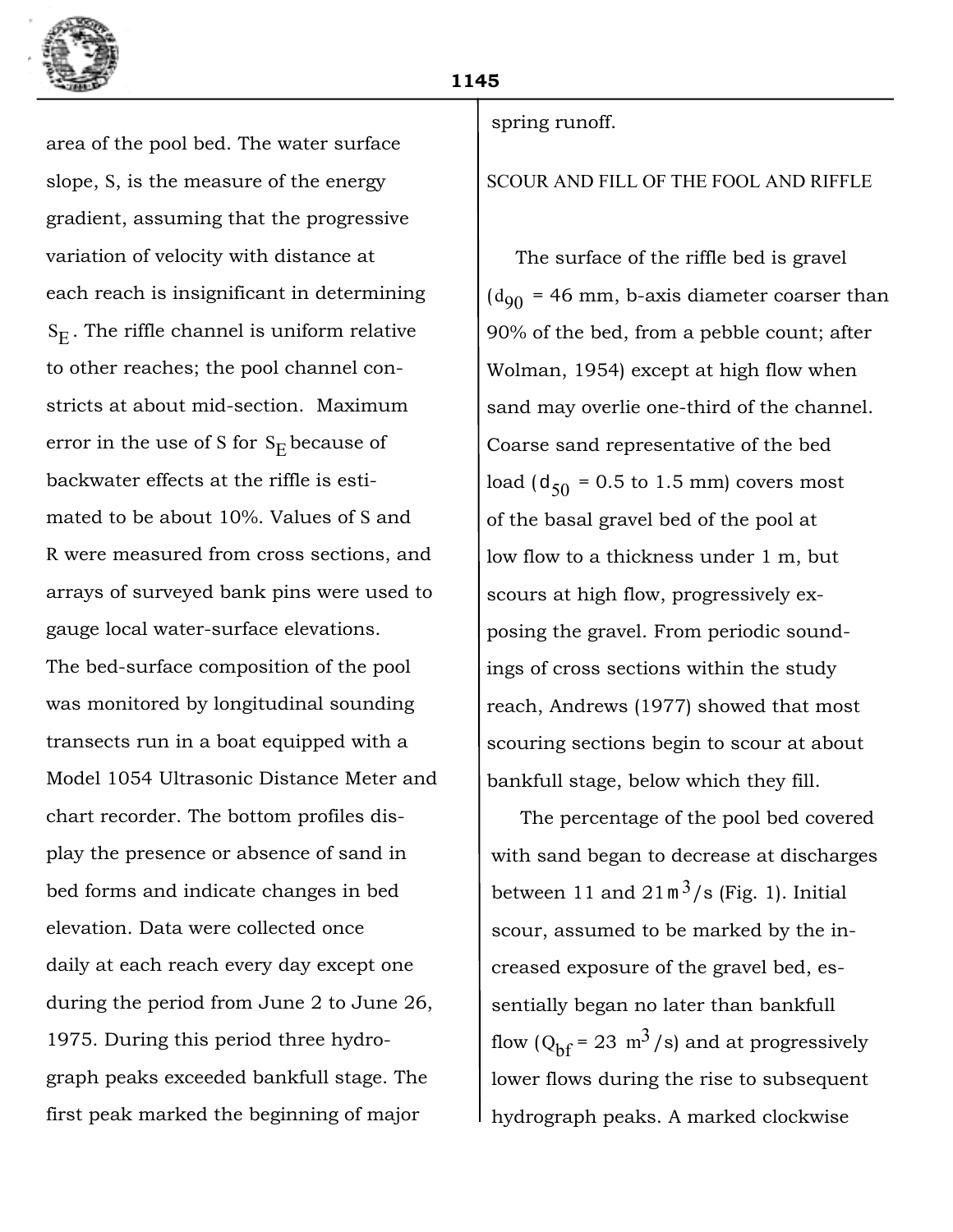

Figure 1. Percent of the area of the pool bed covered with sand versus discharge.  $\mathrm{Q}_{\mathrm{bf}}$  is bankfull discharge. Lines connect consecutive flows. Three line patterns correspond to the rise and fall of three hydrograph peaks.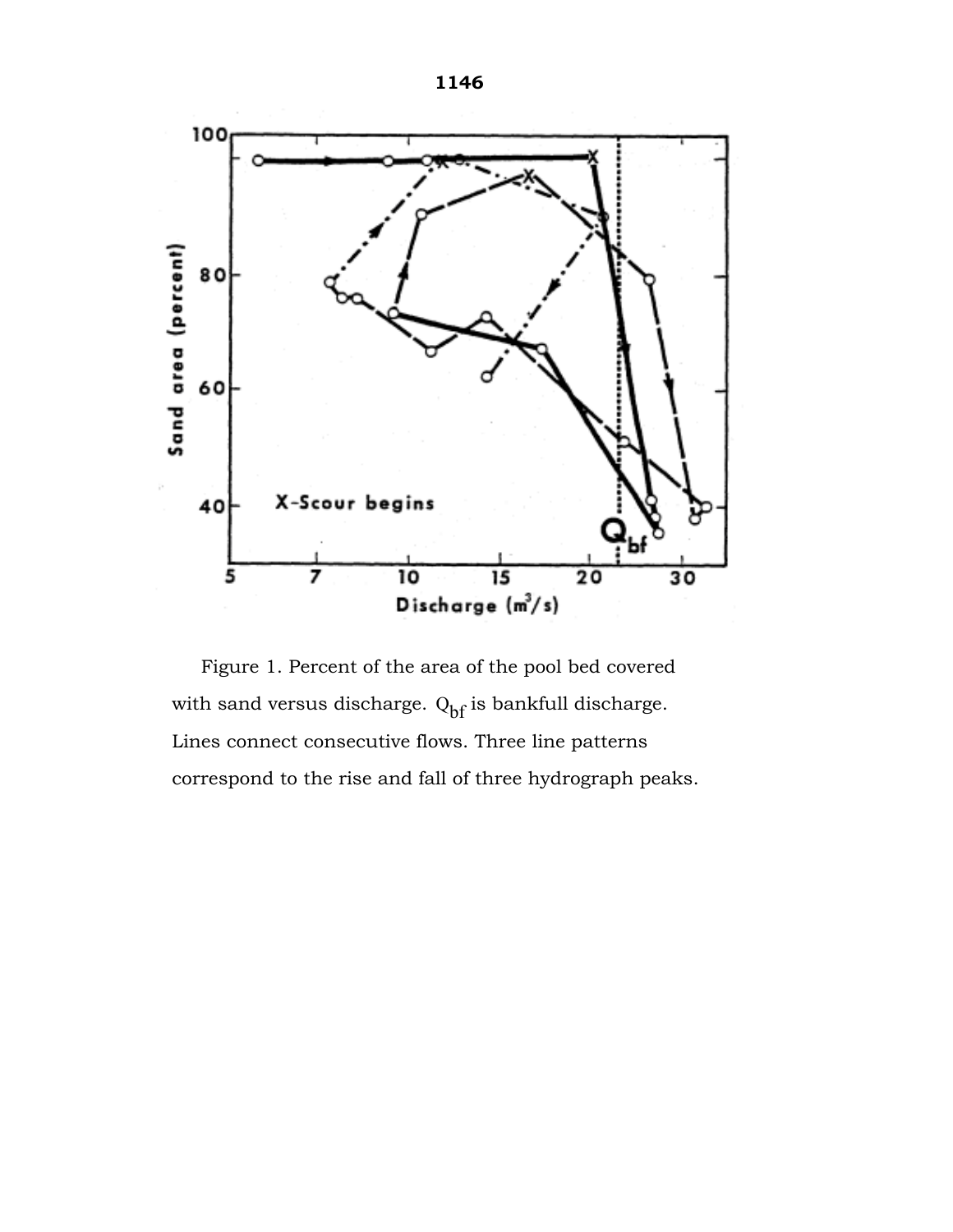

hysteresis expresses the lag in redeposition of sand following each peak.

# SHEAR STRESS REVERSAL

Figure 2 shows the variation of hydraulic radius, water-surface slope, and mean shear stress with discharge at the pool and riffle. The anomaly of the data points for the first four days (points marked "x" and "o" in Fig. 2), particularly for slope values, resulted from the rapid adjustment of the channel during the rise of the first hydrograph peak, when bed-load discharge was highest.

The pool's values for hydraulic radius are consistently greater than the riffle's but increase at a slightly lower rate with discharge.

For each reach, water surface slope varies nonlinearly with discharge. The sets of values converge at. Less-thanbankfull discharge at a value roughly equal to or greater than the slope of the over-all reach,  $\overline{S}$  = 0.0007. In addition to measurement error, the scatter of points results from variations caused by scour and fill of the sand. At high flow,

for example, the remaining sand tends to be concentrated in the downstream portion of the pool, relatively elevating the bed there and maintaining a slightly greater roughness (Lisle, 1976). This relative elevation tends to reduce water-surface slope, but this result is subordinate to the over-all increase of slope with discharge at the pool. Different bed configurations at equal discharges (Fig. 1) thus complicate the slope-discharge relation.

Values of mean shear stress converge over a range of discharges between 12 and 16 m<sup>3</sup>/s at  $\tau$  values between 5 and 7 N/m<sup>2</sup> (Fig. 2). This interval of shear stress values is designated  $\tau_r$  and the corresponding interval of discharge values is designated  $Q_{\vec{\Gamma}}$  .

Significantly,  $Q_r$  falls within the range of the onset of scour at the pool. Keller's (1971) bottom velocities converged at a flow of a 1.2-yr recurrence interval. Because  $Q_r$  represents lessthan-bankfull discharge, which often has a recurrence interval of about 1.5 yr (Leopold and others, 1964), the flow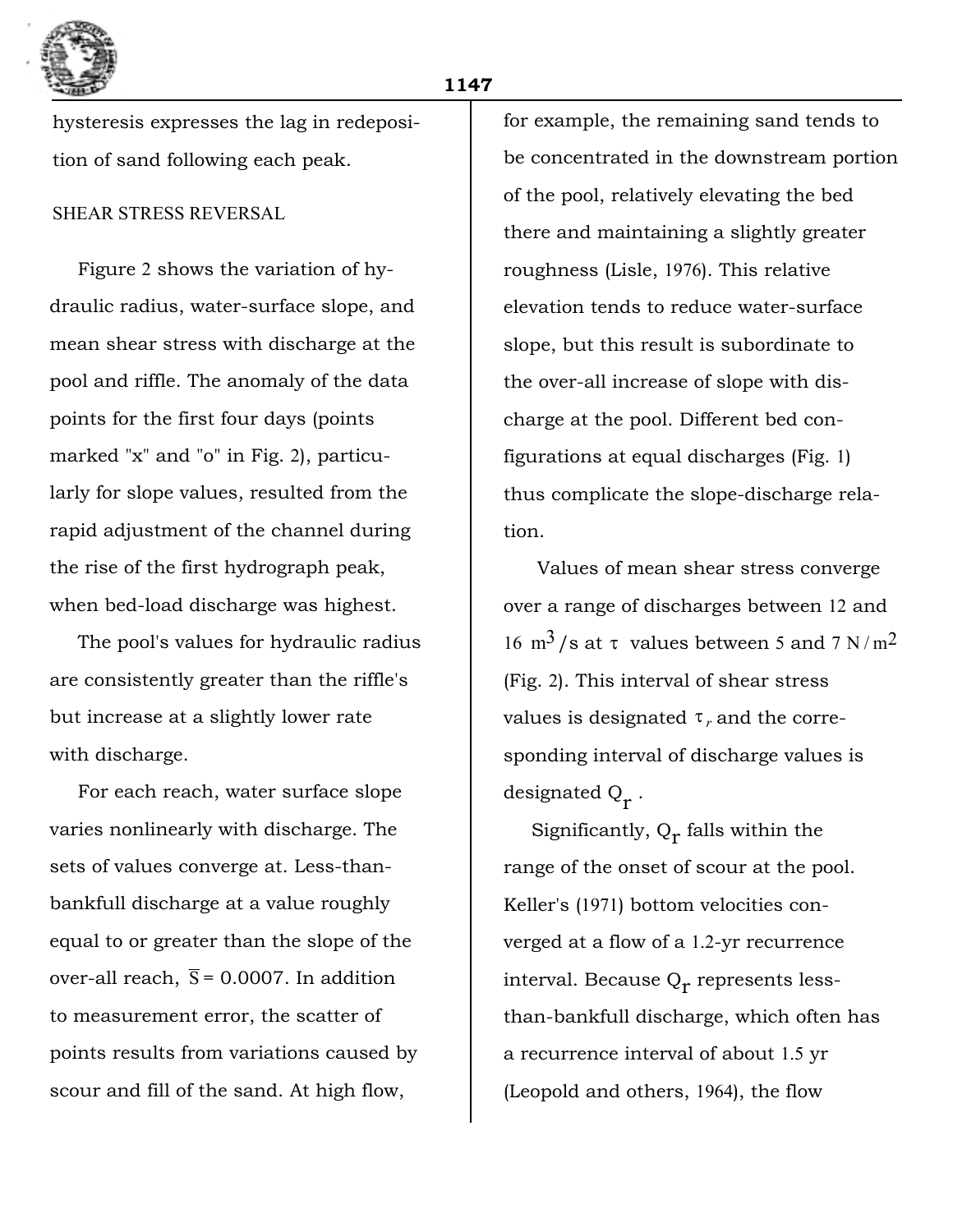

Figure 2. Values of hydraulic radius, water surface slope, and mean shear stress versus discharge for the pool and riffle. The anomalous first four data points are designated "x" and "o". S is the average slope over 1.5 km; Q<sub>bf</sub> is bankfull discharge;  $\tau_{\gamma}$  and  $Q_{\rm r}$  are, respectively, mean shear stress and discharge at reversal.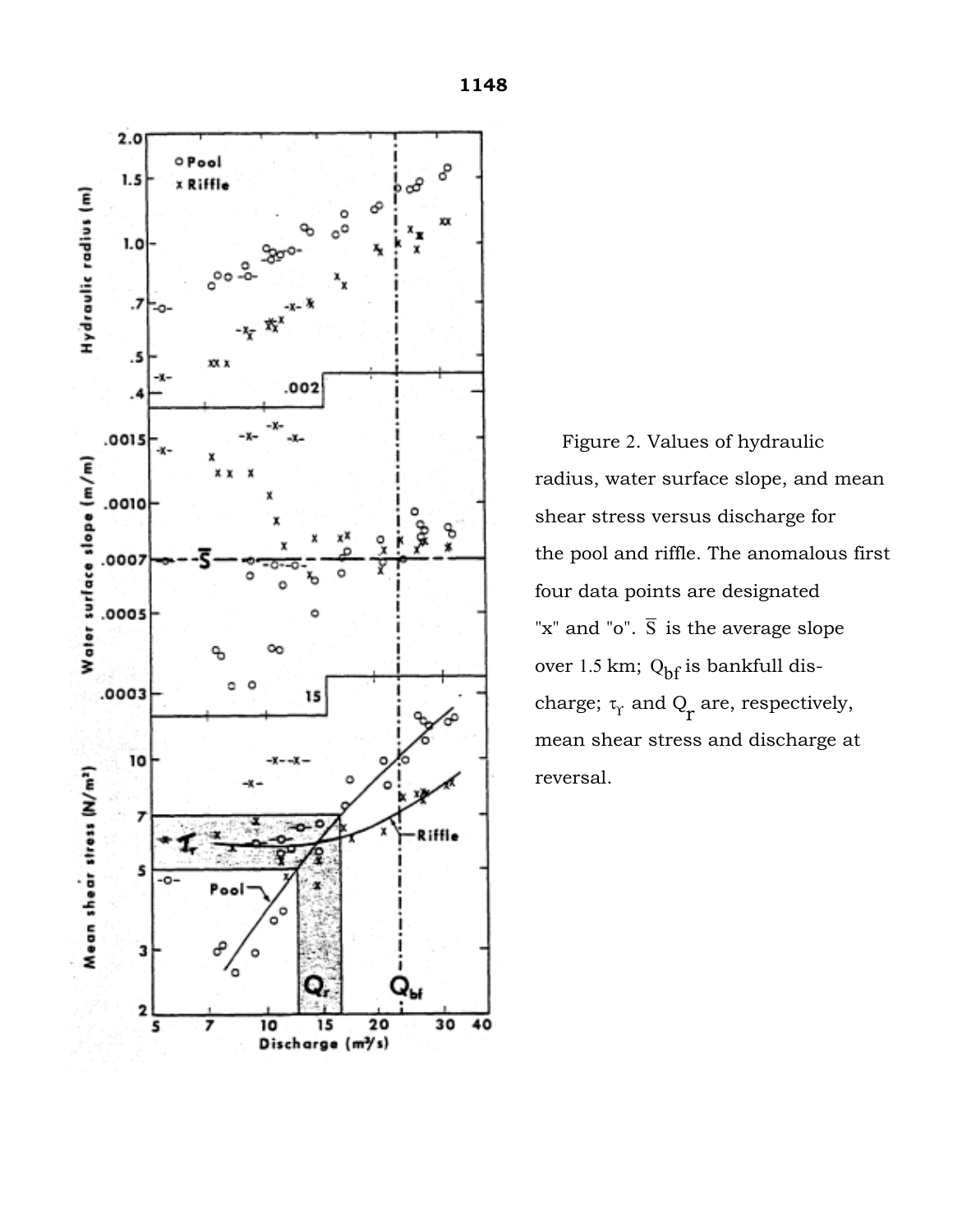

frequencies at reversal for the two studies seem similar.

Above  $Q_r$ , values of  $\tau$  in the pool exceed those over the riffle. We can expect that the difference will become no greater at still higher stages if values of S do not depart systematically from  $\overline{S}$  and the R versus Q relations remain linear.

## AREAL SORTING

Grain size distribution of the bed load changed little with flow. The percentage of the coarsest size fraction of bed load sampled at a flow slightly above bankfull  $(Q = 23.8 \text{ m}^3/\text{s})$  exceeded that for a moderate flow  $(Q = 10.6 \text{ m}^3/\text{s})$  by only a few percent at most (Fig. 3). Up to the highest sampled flow  $(Q = 45.0 \text{ m}^3/\text{s})$ , the size distribution was essentially unchanged.

Using threshold criteria, the maximum grain size theoretically entrained at  $\tau_{\Upsilon}$  = 7 N/m<sup>2</sup> is 8 mm (Vanoni, 1975, p. 96, after Shields, 1936). This size, designated  $\rm{d}$ r, is plotted (Fig. 3). How closely the average entrainment conditions approximate the conditions on the beds of

the riffle and pool is conjectural. Local shear stress may be appreciably higher than the mean over irregular cross-sections. Because of a more uniform distribution of velocity and depth, variation of timeaveraged shear stress over the riffle should be less than over the pool. Shallower depths in the riffle, on the other hand, should produce greater vertical velocity gradients and greater instantaneous shear stresses than those in the pool. Church (1972) showed that imbrication and close packing of particles in a stream bed inhibits entrainment, so that the Shield's (1936) criterion for incipient motion defines a lower limit. Possible differences in the bed structures of the two reaches may thus cause differences in entrainment conditions. With only qualitative assessment of these factors, it seems valid to use the values of  $~\tau_{\gamma}$ without adjustment for local hydraulic conditions, to infer the sorting mechanism.

The value of  $d_r$  is finer than 99% of the riffle gravel and coarser than 89% of the bed load or the fill material covering the major part of the pool bed up to the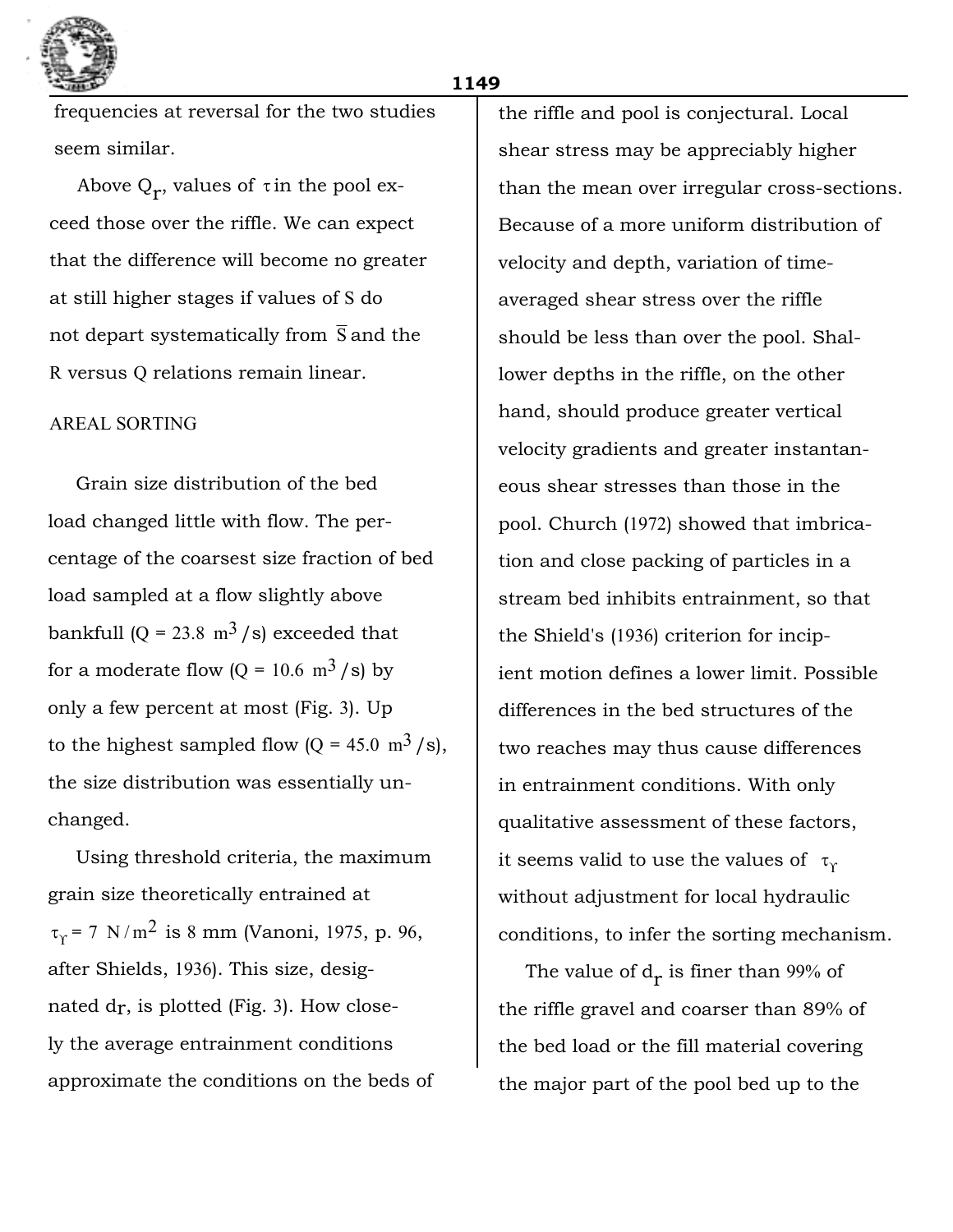

Figure 3. Grain size frequency for two bed-load samples at low flow (Q=10.6 m $^3$ /s) and high. flow (Q = 23.8 m<sup>3</sup>/s) (Leopold and Emmett, 1976) and for the surface of the riffle bed from a pebble count (after Wolman, 1954). The bed-load sizes represent the pool fill material. Grain size,  $\text{d}_{\text{r}}$ , theoretically is entrained at the upper value of  $\tau_{\gamma}$ , the mean shear stress at reversal.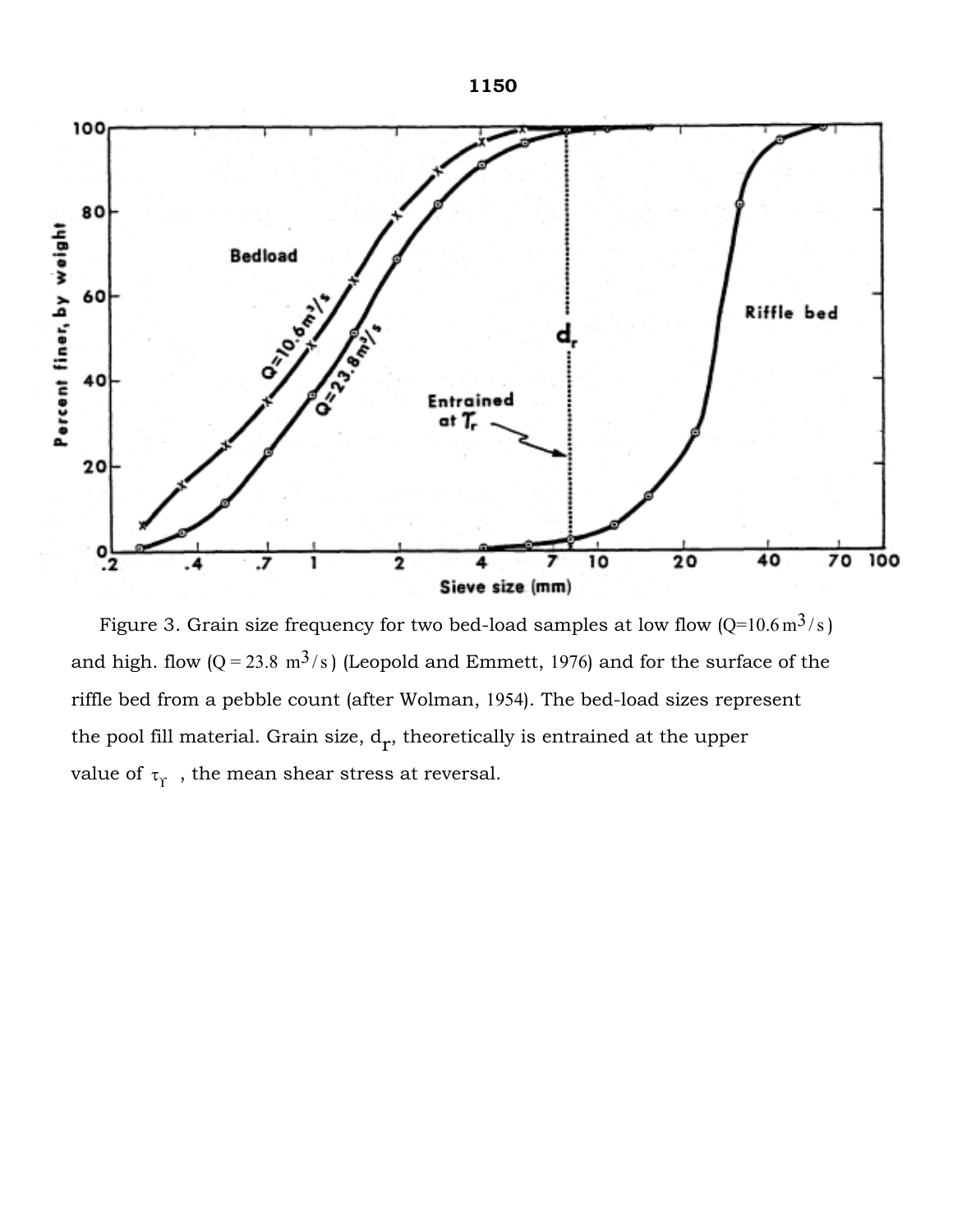

reversal stage. Keller (1971) stated, "The size of the largest bed material beneath the fines in pools is dependent on the reversal velocity." More precisely, this grain size is the largest that may be eroded from the riffle and deposited in the pool just below the reversal stage. The coarser riffle gravel would be entrained at higher stages, and an excessive tractive force would then exist in the pool to convey the gravel to the next riffle or bar. As Keller (1971) argued, the riffle-pool form is maintained by the transient deposition of coarse clasts at the riffles during flows above the reversal stage.

Small pebble gravel (4 to 8 mm), approximating  $d_r$ , is the deficient size fraction of the surface deposits of the riffle and pool, presumably because it is a rare fraction of the introduced bed load (Andrews, 1977), and because dispersive stress and winnowing concentrate coarser gravel fractions at the surface of the riffle. As a surficial deposit over the study reach, this size occurs locally over point bars. A wider range

of tractive forces exists over a meander bed at a given flow than in most straight reaches (Hooke, 1975) and thus provides the hydraulic environment for the deposition of a gradation of sizes.

#### INFLUENCE OF ARMORING AND SEDIMENT SUPPLY

In the East Fork, gravel transport, as described by this inferred sorting mechanism, was inhibited by armoring of the riffle bed, the distribution of transport capacity, and the supply of sediment. Consequently, gravel was not observed in quantity in the bed-load up to more than twice bankfull flow. Small pebble gravel comprised the uppermost size limit of the bed load, in part because the coarser riffle gravel was protected from transport by armoring and imbrication, which were ineffective for the finer pool fill. Concentration of coarse clasts tends to inhibit their transport (Langbein and Leopold, 1968).

Emmett (1976) demonstrated the effect of armoring on gravel transport in the Snake and Clearwater Rivers. Until much of the cobble pavement of the bed was entrained,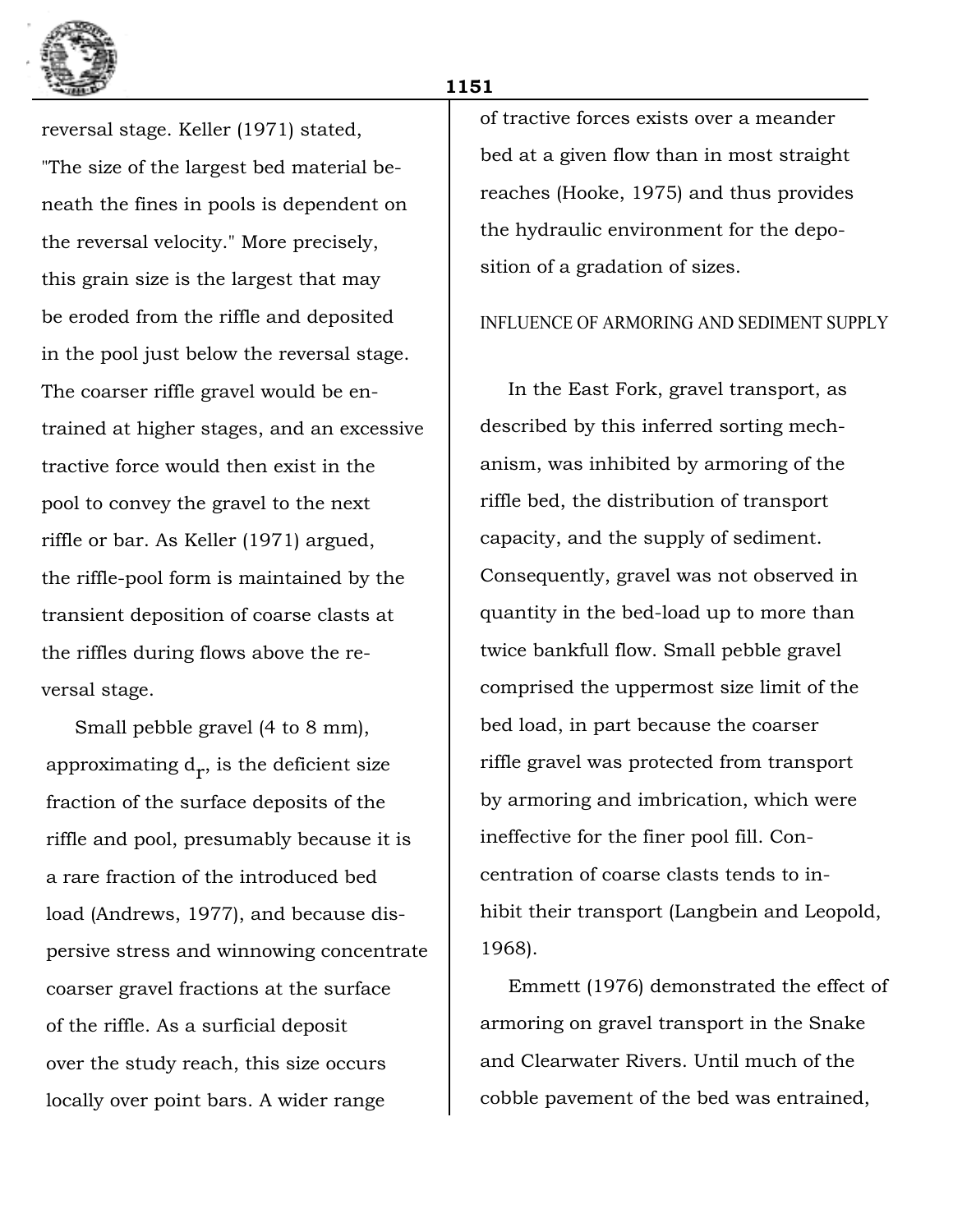

these rivers transported coarse sand, which was finer than the material which the streams are competent to carry. Only when particles greater than 32 mm (the average median size of the bed material within 0.6 m of the surface) were entrained, did the intermediate sizes appear in quantity in the bed load. This occurred at a recurrence interval of from 1 to 2 yr, or approximately at bankfull flow. Below this, armoring limited the supply of finer grains to the bed load and significantly reduced the transport efficiency.

Milhous (1975) found that the armor layer in Oak Creek on the east edge of the Oregon Coast Range broke up when the  $\rm{d_{30}}$  size was entrained. This occurred at discharges exceeding 3.5% to 1.4% of the time over 2 yr. These flows are more frequent than bankfull flows in English rivers, which are exceeded on the average 0.6% of the time (Nixon, 1959).

Data from other gravel streams also show general entrainment of the bed sizes near bankfull flow. At Seneca Creek, Maryland, painted pebbles of the median size on a riffle were eroded at a stage

corresponding to about 0.75 bankfull depth (Leopold and others, 1964). Similarly, painted particles representative of the bed sizes of Dry Creek were eroded during a flood with an instantaneous discharge of a 1.5-yr recurrence interval (Keller, 1970).

Twenty-four millimetre gravel, the median size of the gravel surface over the riffle, is theoretically entrained at a shear stress of about 19 N/m<sup>2</sup> (after Shields, 1936). This requires a discharge which is over twice bankfull, our upper limit of observation, and much less frequent than at the gravel stream cited above. Thus the gravel bed appears to be essentially static for flows up to those of low frequency and high magnitude.

During high flow, the partial blanket of sand over the riffle further protects the gravel from tractive forces. The scour and fill of sand in the pool and riffle result from variation in distribution of transport capacity (Andrews, 1977).

The lack of supply of gravel from sources outside the stream was perhaps the predominant inhibiting factor on gravel transport.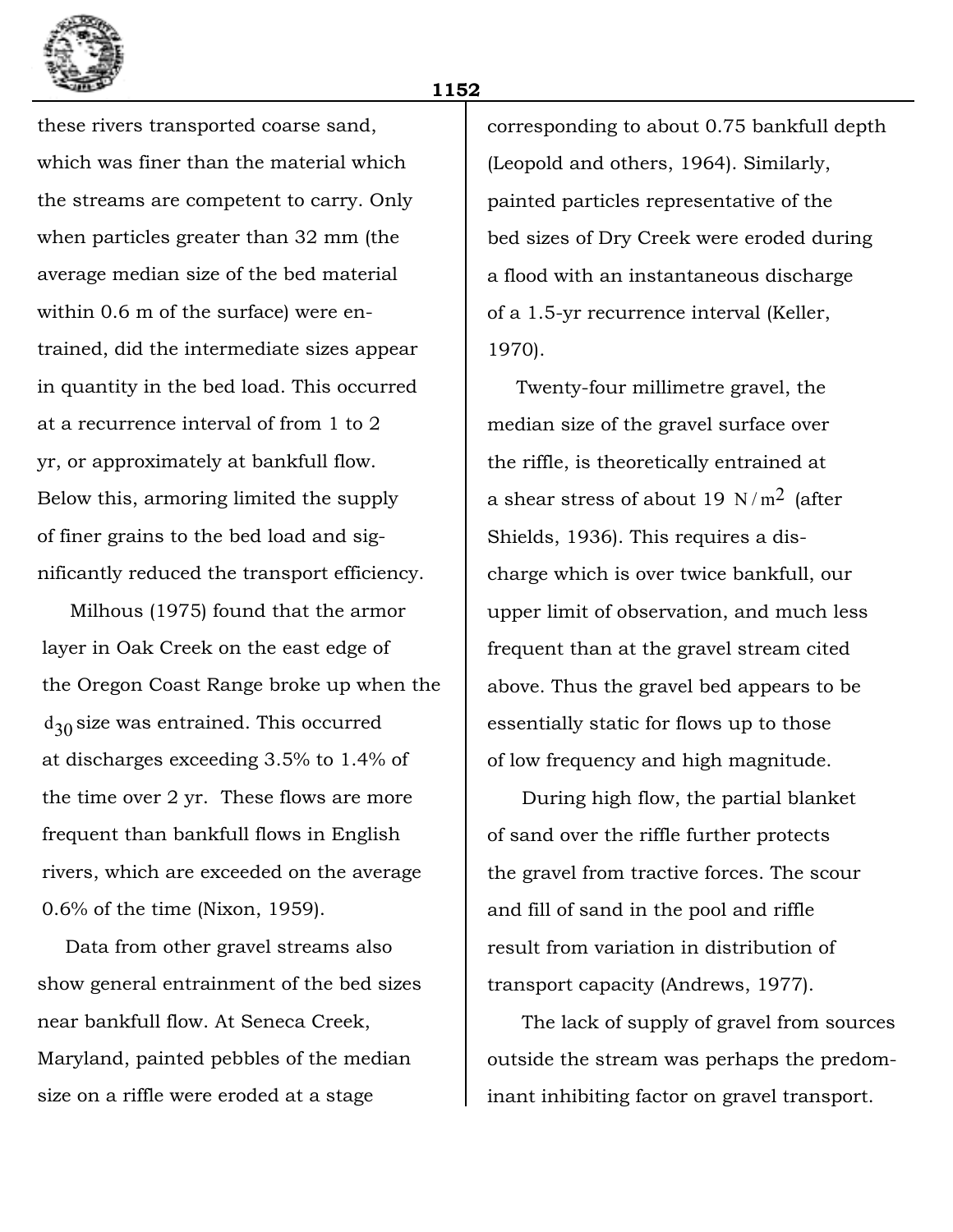

Sand is the dominant size supplied to the

East Fork (Andrews, 1977). If gravel were introduced in abundance, the channel would adjust to generate the necessary transport competence, and the riffle pool configuration with the attendant reversal mechanism would probably respond to more actively sort the coarser sizes.

## SUMMARY AND CONCLUSION

Shear stress "reversal," equivalent to Keller's (1971) hypothesis of velocity reversal, offers a plausible mechanism for the sorting of bed material in the riffle-pool sequence of gravel streams at less than extreme flows. By either mechanism (shear stress or velocity reversal), the competence of flows in pools. exceeds that over riffles above a certain range of flows and thus tends to concentrate coarse material in riffles. Data from the East Fork demonstrated the reversal in hierarchy of shear stress values at a riffle and pool. Deposition of gravel on riffles was not observed, but some influences of sediment supply on this sorting mechanism have been inferred.

Although a stream's competence steadily increases with stage, the size of bed load material is limited by supply. The protective assemblage of gravel deposits in stream beds inhibits entrainment of all of the material held within. Finer material, the largest size of which is related to threshold conditions at the reversal flow, is available for transport in pools at low to moderate flows. At some stage above reversal, bed load grain size may increase abruptly when the coarser areas of the bed, such as riffles, are entrained.

On the East Fork, there was a large difference between the discharge at the reversal in competence and that required to entrain the gravel in the bed. Presumably the gravel framework of the bed has become static without the infusion of new gravel from sources other than the bed. In more active gravel channels, this difference is smaller, as most of the gravel is set in motion near bankfull stage. In either case, the switch in hierarchy of competence in a riffle-pool sequence near bankfull flow occurs in time to favor deposition of the coarsest bed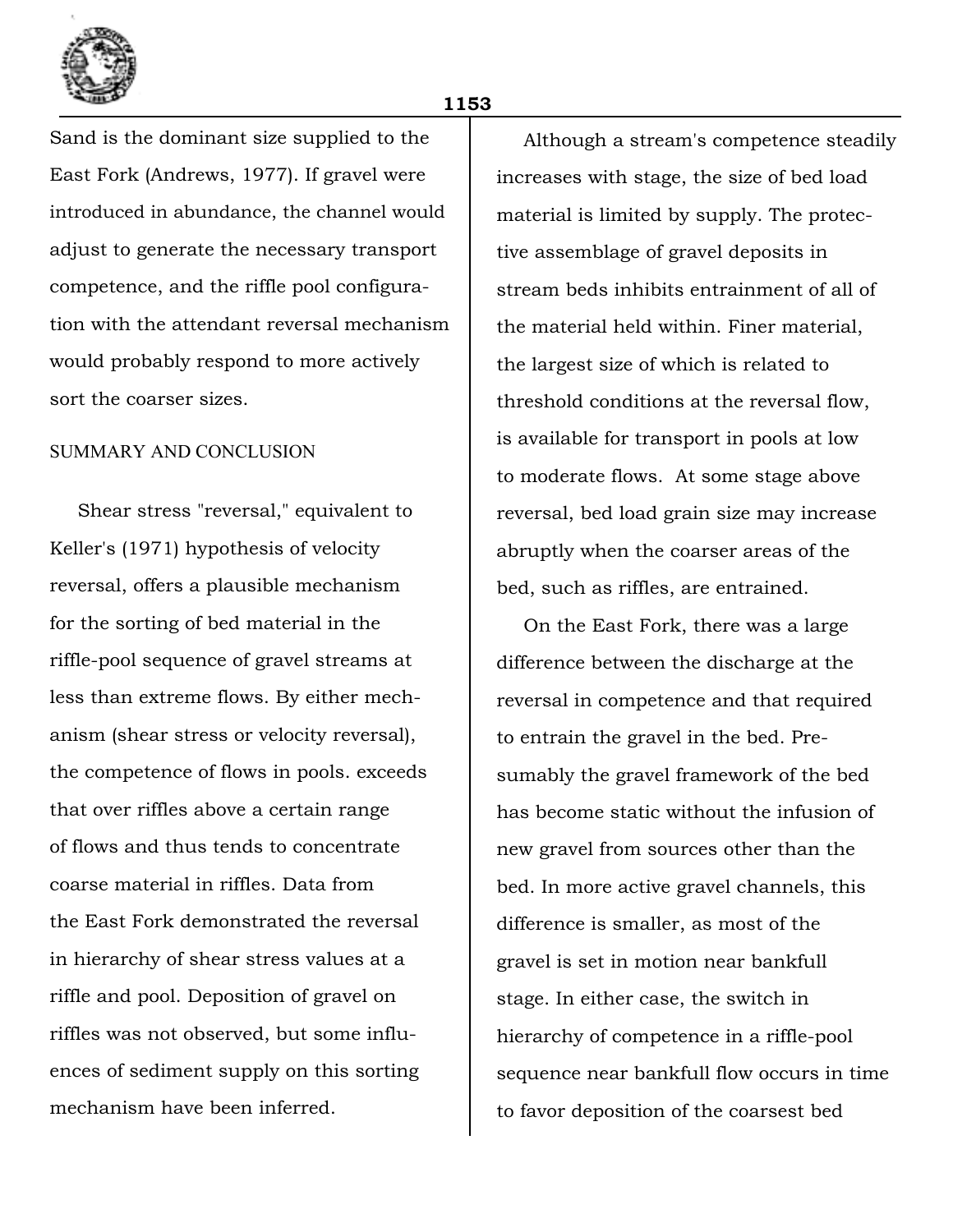

load material on riffles and bars. The reversal mechanism operates on the size of the supplied bed load. The bed topography determines the local hydraulic conditions for bed load transport and areal sorting of grain sizes, however, and may be formed of coarser material of a distinctly different transport regime.

Of the elements of the form-process relation which govern the dynamic equilibrium of riffle-pool morphology, the most critical independent factor seems to be the quantity and grain size of the sediment supply. In this respect, the East Fork represents a case of distinct transport regimes for sand and gravel dependent on flows of different magnitude and frequency. The sediment regimes of other streams may also complicate or perturb the simple sorting mechanism presented here. For instance, channel erosion and deposition of poorly sorted debris associated with the flood of December, 1964, in northern California obliterated or diminished the riffle-pool sequence of some streams (Stewart and LaMarche, 1967; Kelsey, 1977, p. 283). In contrast, large flood flows

of equal frequency in central Texas locally scoured pools and deposited coarse particles over bars, thus enhancing the form amplitude (Baker, 1977). Most likely the causative difference between these two examples is the greater relative volume of sediment contributed to the California streams from their highly erodible basins. The diminution of the riffle-pool sequence in these streams possibly manifests a decrease in channel roughness in response to the higher sediment load. A threshold magnitude of sediment input effectively perturbing the dynamic equilibrium of gravel streams, as suggested by these two examples, warrants investigation.

#### ACKNOWLEDGMENTS

The U.S. Geological Survey provided field equipment, collected water and sediment discharge data, and sounded the riffle cross section. Luna B. Leopold suggested the original idea. He and Robert Myrick gave helpful advice for data-collection procedures. Victor Baker, William Emmett, Roger Hooke, and Edward Keller critically reviewed the manuscript. Michael Church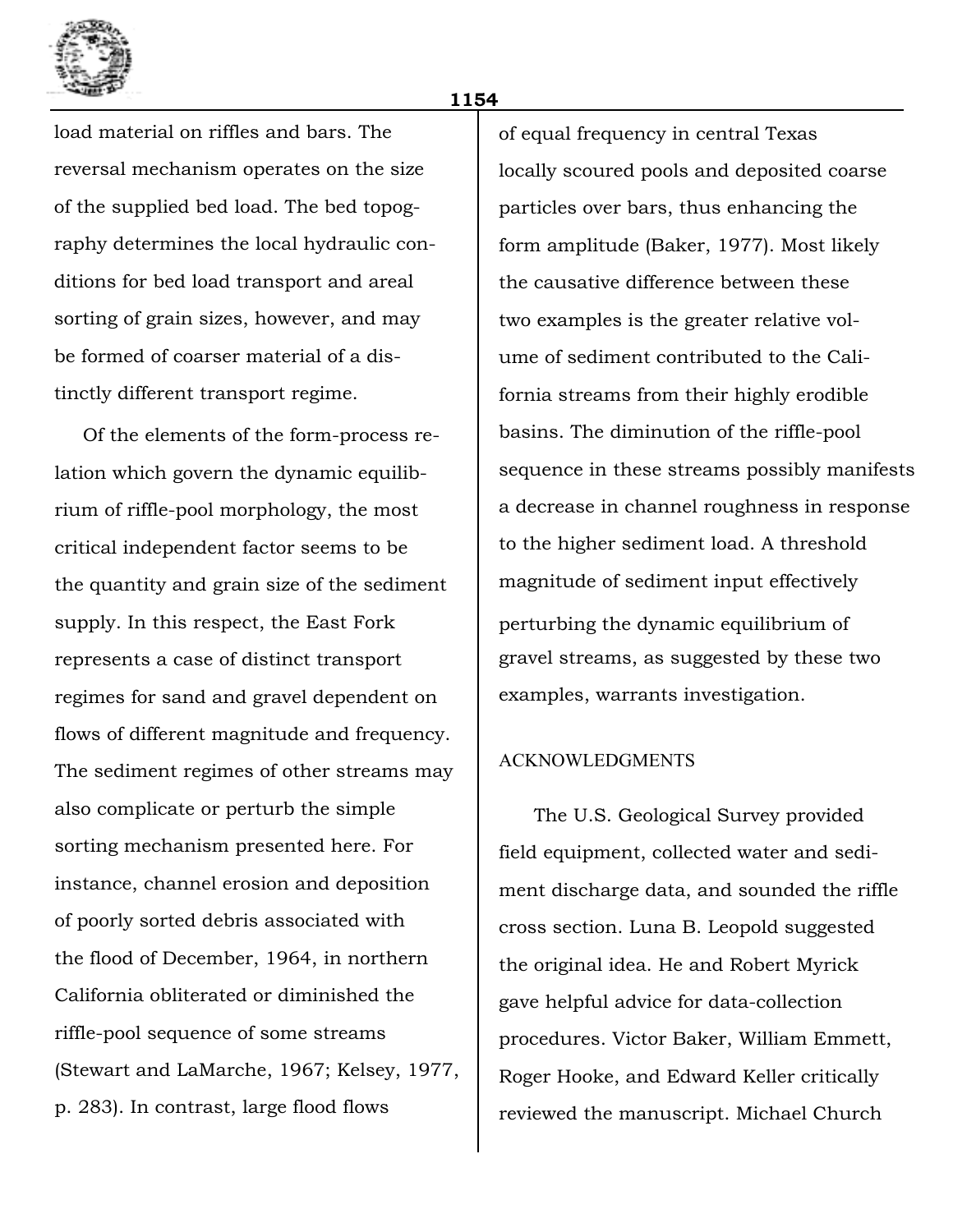

offered additional comments.

# REFERENCES CITED

- Andrews, E. D., 1977, Hydraulic adjustment of an alluvial channel to the supply of sediment [Ph.D. dissert.]: Berkeley, California, University of California, Berkeley, 152 p.
- Bagnold, R. A., 1977, Bed load transport by natural rivers: Water Resources Research, v. 13, no. 2, p. 303-312.
- Baker, V. R., 1977, Stream-channel response to floods, with examples from Texas: Geological Society of America Bulletin, v. 88, p. 1057-1071.
- Bennett, J. P., and Nordin, C. F., 1977, Simulation of sediment transport and armouring: Hydrological Sciences Bulletin, v. 22, no. 4, p. 555-569.
- Church, M., 1972, Baffin Island sandurs: A study of Arctic fluvial processes: Geological Survey of Canada, Bulletin 216, 208 p.
- Emmett, W. W., 1976, Bedload transport in two large, gravel-bed rivers, Idaho and Washington, *in* 1976 3rd Federal Interagency-Sedimentation Conference,

Denver, Colorado, March 22-25, 1976, p. 4-101 to 4-114.

- Gilbert, G. K., 1914, The transportation of debris by running water: U. S. Geological Survey Professional Paper 86, 363 p.
- Hooke, R. L., 1975, Distribution of sediment transport and shear stress in a meander bend: Journal of Geology, v. 83, no. 5, p. 543-565.
- Keller, E. A., 1970, Bedload movement experiments: Dry Creek, California: Journal of Sedimentary Petrology, v. 40, no. 4, p. 1339-1344.
- \_\_\_\_ 1971, Areal sorting of bed-load material: The hypothesis of velocity reversal: Geological Society of America Bulletin, v. 82, p. 753-756.
- Kelsey, H. M., 1977, Landsliding, channel changes, sediment yield, and land use in the Van Duzen River Basin, N. Coastal California, 1941-75 [Ph.D. dissert.]: Santa Cruz, California, University of California, 370 p.
- Lane, E. W., and Borland, W. M., 1954, River-bed scour during floods: American Society of Civil Engineers Transactions,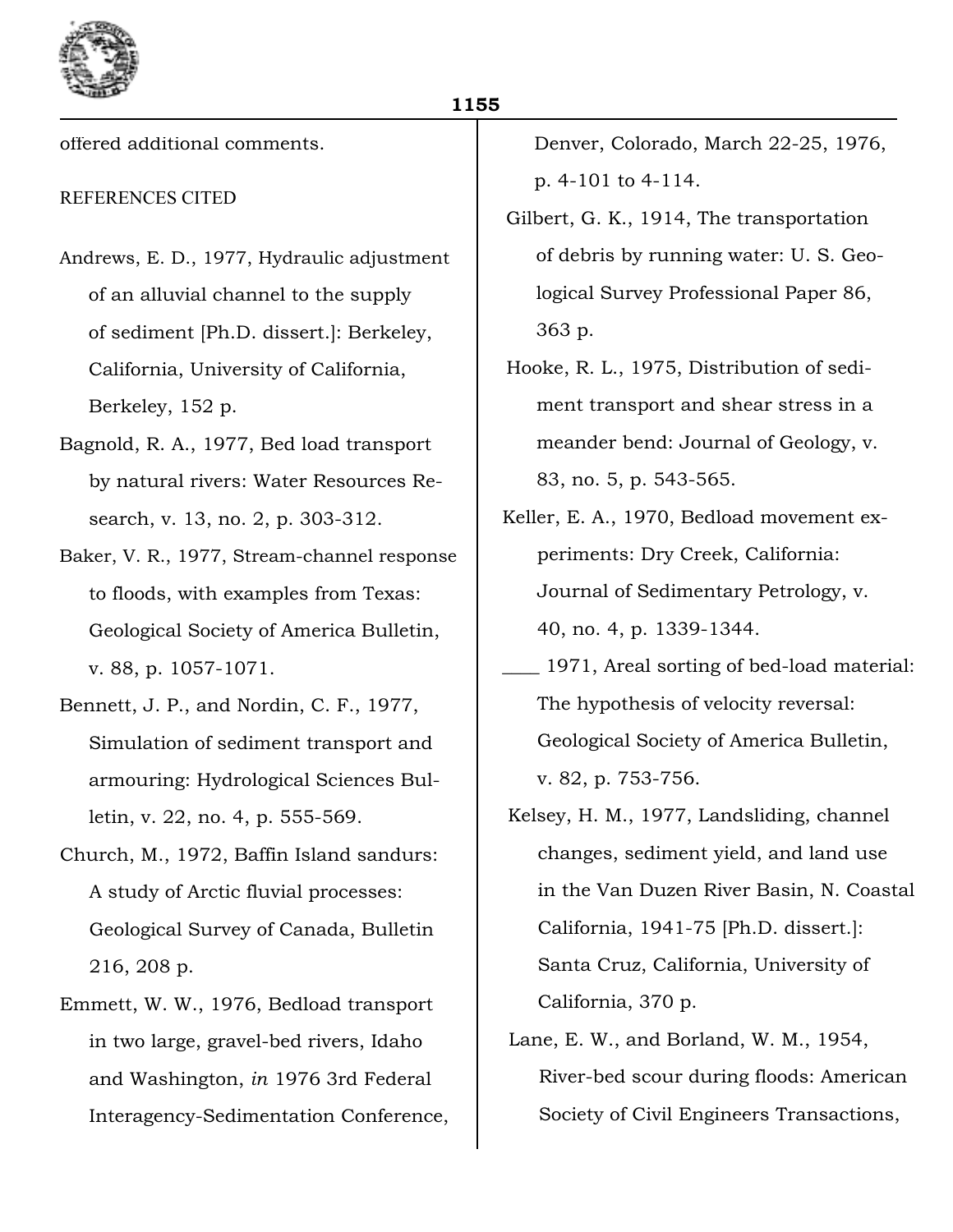

v. 119, p. 1069-1080.

- Langbein,, W. B., and Leopold, L. B., 1968, River channel bars and dunes - Theory of kinematic waves: U.S. Geological Survey Professional Paper 522-L, 20 p.
- Leopold, L. B., and Emmett, W. W., 1976, Bedload measurements, East Fork River, Wyoming: Proceedings of the National Academy of Science, U.S.A., vol. 73, p. 1000-1004.
- Leopold, L. B., and Emmett, W. W., 1977, 1976 bedload measurements, East Fork River, Wyoming: Proceedings of the National Academy of Sciences, v. 74, no. 7, p. 2644-2648.
- Leopold, L. B., Wolman, M. G., and Miller, J. P., 1964, Fluvial processes in geomorphology: San Francisco, W. H. Freeman and Co., 552 p.
- Lisle, T. E., 1976, Components of flow resistance in a natural channel [Ph.D. dissert.]: Berkeley, California, University of California, Berkeley, 60 p.
- Milhous, R. T., 1975, Sediment transport in a gravel-bottomed stream (Ph.D. dissert.]: Corvallis, Oregon, Oregon

State University, 232 p.

- Nixon, M., 1959, A study of the bankfull discharges of rivers in England and Wales: Institute of Civil Engineering Proceedings, Paper no. 6322, p. 157-174.
- Richards, K. S., 1976, The morphology of riffle-pool sequences: Earth Surface Processes, v. 1, p. 71-88.
- Shields, A., 1936, Arwendung der Aenlichkeits-mechanik and der Turbulenzforschung auf die Geshienbebewegung: Mitteilungen der Preussischen Versuchsanstalt fur Wasserbau and Schiffsbau, Berlin, Heft 26, 26 p.
- Smith, J. D., and McLean, S. R., 1977, Spatially averaged flow over a wavy surface: Journal of Geophysical Research, v. 82, no. 12, p. 1735-1745.
- Stewart, J. H., and LaMarche, V. C, 1967, Erosion and deposition produced by the flood of December 1964, on Coffee Creek, Trinity County, California: U.S. Geological Survey Professional Paper 422-K, 22 p.
- Vanoni, V. A., ed., 1975, Sedimentation engineering: New York, American Society of Civil Engineers, 745 p.